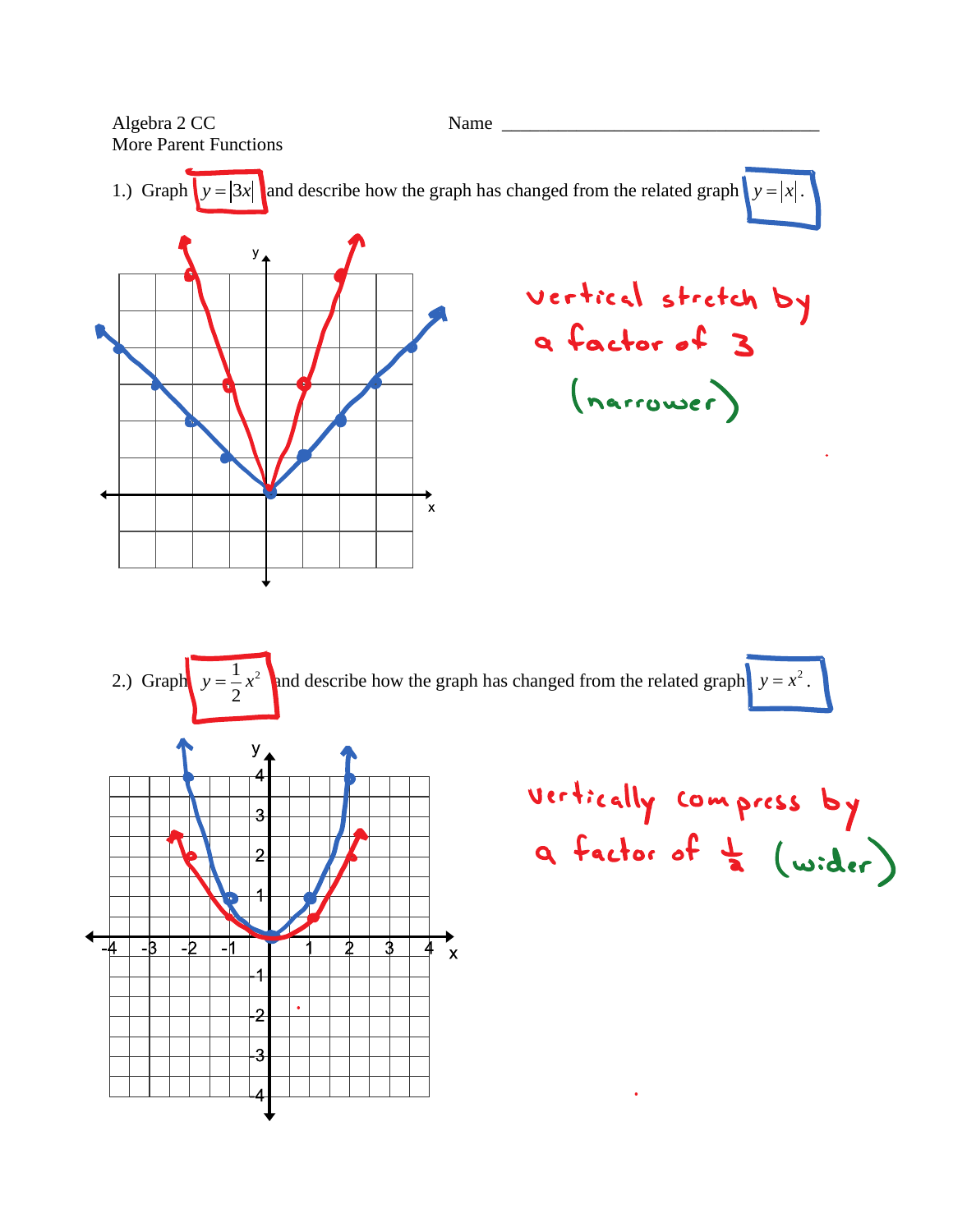3.) When the function  $f(x) = x^2$  is multiplied by the value a, where  $a > 1$ , the graph of the new function,  $g(x) = ax^2$ 

(a) opens upward and is wider



- (c) opens downward and is wider
- (d) opens downward and is narrower

4.) The graph of the function  $p(x)$  is represented below. On the same set of axes, sketch the function  $p(x+2)$ .